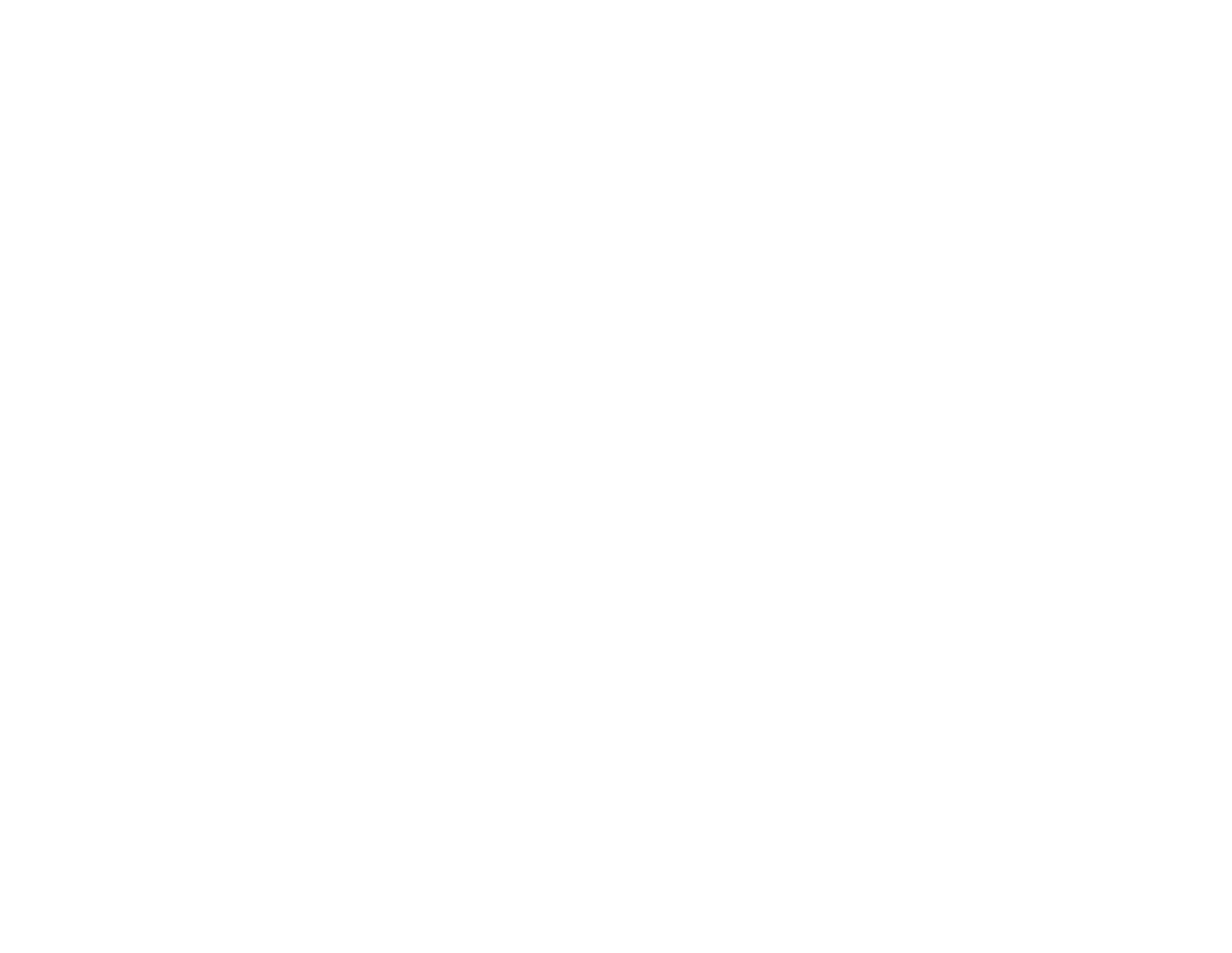|                   |                                                         |     |     |     |                                                      |       |                          |          |                          |                          | <b>Two</b>               |      |                    |                          |         |        |             |                          |                          |                                                                                                  |               |  |
|-------------------|---------------------------------------------------------|-----|-----|-----|------------------------------------------------------|-------|--------------------------|----------|--------------------------|--------------------------|--------------------------|------|--------------------|--------------------------|---------|--------|-------------|--------------------------|--------------------------|--------------------------------------------------------------------------------------------------|---------------|--|
|                   |                                                         |     |     |     | <b>African</b>                                       |       |                          |          |                          |                          | or                       |      | <b>Non</b><br>Econ |                          |         |        |             |                          |                          |                                                                                                  | <b>Foster</b> |  |
|                   |                                                         |     |     |     | <b>State District Campus American Hispanic White</b> |       |                          | American |                          | Pacific More             |                          | Econ |                    |                          |         |        |             |                          |                          | Indian Asian Islander Races Disady Disady CWD CWOD EL Male Female Migrant Homeless Care Military |               |  |
| Science           | All Students 12%                                        |     | 7%  | 8%  | 10%                                                  | 8%    |                          |          |                          |                          | $\ast$                   | 8%   | 6%                 | 4%                       |         | 9% 10% | 7%          | 9%                       |                          |                                                                                                  |               |  |
|                   | <b>CWD</b>                                              | 6%  | 4%  | 4%  | 17%                                                  | $0\%$ |                          |          |                          |                          | $\ast$                   | 5%   | $\ast$             | 4%                       | $-1$    | 0%     | 6%          | 0%                       | $\overline{a}$           | $\ast$                                                                                           |               |  |
|                   | <b>CWOD</b>                                             | 13% | 7%  | 9%  | 7%                                                   | 10%   | $\ast$                   |          |                          |                          | $\ast$                   | 9%   | 7%                 | $\overline{\phantom{a}}$ |         | 9% 12% | 7%          | 11%                      |                          | $\ast$                                                                                           |               |  |
|                   | EL                                                      | 4%  | 5%  | 10% | $\overline{\phantom{a}}$                             | 10%   |                          |          |                          | $\overline{a}$           | $\overline{\phantom{a}}$ | 11%  | $0\%$              | 0%                       |         |        | 12% 10% 10% | 9%                       |                          | $\ast$                                                                                           |               |  |
|                   | Male                                                    | 14% | 8%  | 7%  | 17%                                                  | 5%    | $\ast$                   |          | $\overline{\phantom{a}}$ | $\overline{\phantom{a}}$ | $\ast$                   | 8%   | $0\%$              | 6%                       |         | 7% 10% | 7%          | $\overline{\phantom{a}}$ |                          | $\ast$                                                                                           |               |  |
|                   | Female                                                  | 10% | 6%  | 9%  | 0%                                                   | 11%   | $\ast$                   |          |                          |                          | $\overline{a}$           | 8%   | 20%                | 0%                       | $11\%$  | 9%     |             | 9%                       |                          | $\ast$                                                                                           |               |  |
|                   | <b>STAAR Percent at Approaches Grade Level or Above</b> |     |     |     |                                                      |       |                          |          |                          |                          |                          |      |                    |                          |         |        |             |                          |                          |                                                                                                  |               |  |
| <b>All Grades</b> |                                                         |     |     |     |                                                      |       |                          |          |                          |                          |                          |      |                    |                          |         |        |             |                          |                          |                                                                                                  |               |  |
| All Subjects      | All Students 67%                                        |     | 63% | 63% | 53%                                                  | 64%   | 80%                      |          |                          |                          | $-100%$                  | 62%  |                    | 72% 28%                  |         |        | 69% 66% 61% | 66%                      | $\ast$                   | 38%                                                                                              | $\ast$        |  |
|                   | <b>CWD</b>                                              | 38% | 31% | 28% | 30%                                                  | 25%   | $\ast$                   |          |                          |                          | $\ast$                   | 24%  |                    | 42% 28%                  |         |        | $-35\%$ 32% | 20%                      |                          | 0%                                                                                               |               |  |
|                   | <b>CWOD</b>                                             | 71% | 66% | 69% | 60%                                                  | 70%   | 83%                      |          | $\overline{a}$           | $\overline{\phantom{a}}$ | $\ast$                   | 68%  | 79%                | $\overline{a}$           |         |        | 69% 71% 67% | 71%                      | $\ast$                   | 47%                                                                                              | $\ast$        |  |
|                   | EL                                                      | 47% | 54% | 66% | $\overline{\phantom{a}}$                             | 66%   |                          |          | $\overline{\phantom{a}}$ |                          | $\overline{\phantom{a}}$ | 67%  |                    | 65% 35%                  |         |        | 71% 66% 66% | 67%                      |                          | $\ast$                                                                                           |               |  |
|                   | Male                                                    | 65% | 60% | 61% | 53%                                                  | 61%   | 77%                      |          | $\overline{a}$           |                          | $-100%$                  | 59%  |                    | 68% 32%                  |         |        | 67% 66% 61% | $\overline{\phantom{a}}$ | $\overline{a}$           | 21%                                                                                              | $\ast$        |  |
|                   | Female                                                  | 69% | 65% | 66% | 52%                                                  | 67%   | 83%                      |          |                          |                          |                          | 65%  |                    | 76% 20%                  | 71% 67% |        |             | 66%                      | $\ast$                   | 60%                                                                                              | $\ast$        |  |
| Reading           | All Students                                            | 68% | 62% | 65% | 59%                                                  | 64%   | 90%                      |          | $\overline{a}$           | $\overline{a}$           | $\ast$                   | 64%  |                    | 71% 31%                  |         |        | 70% 63% 60% | 69%                      | $\ast$                   | 40%                                                                                              | $\ast$        |  |
|                   | <b>CWD</b>                                              | 35% | 26% | 31% | 42%                                                  | 26%   | $\ast$                   |          |                          |                          | $\ast$                   | 26%  |                    | 50% 31%                  |         |        | $-32\%$ 37% | 20%                      |                          | $\ast$                                                                                           |               |  |
|                   | <b>CWOD</b>                                             | 72% | 66% | 70% | 65%                                                  | 69%   | 95%                      |          |                          | $\overline{\phantom{a}}$ | $\ast$                   | 69%  | 76%                |                          |         |        | 70% 67% 66% | 74%                      | $\ast$                   | 50%                                                                                              |               |  |
|                   | EL                                                      | 46% | 51% | 63% | $\overline{\phantom{a}}$                             | 63%   |                          |          |                          |                          | $\blacksquare$           | 64%  |                    | 57% 32%                  |         |        | 67% 63% 62% | 64%                      |                          | $\ast$                                                                                           |               |  |
|                   | Male                                                    | 63% | 57% | 60% | 57%                                                  | 59%   | 90%                      |          |                          | $\sim$                   | $\ast$                   | 59%  |                    | 69% 37%                  |         |        | 66% 62% 60% | $\overline{\phantom{a}}$ |                          | 17%                                                                                              | $\ast$        |  |
|                   | Female                                                  | 72% | 68% | 69% | 63%                                                  | 69%   | 91%                      |          |                          |                          | $\blacksquare$           | 69%  |                    | 73% 20%                  | 74% 64% |        |             | 69%                      | $\ast$                   | $\ast$                                                                                           | $\ast$        |  |
|                   | Mathematics All Students                                | 65% | 62% | 65% | 53%                                                  | 65%   | 76%                      |          |                          | $\sim$                   | $\ast$                   | 64%  |                    | 70% 25%                  |         |        | 71% 71% 62% | 67%                      | $\ast$                   | 40%                                                                                              | $\ast$        |  |
|                   | <b>CWD</b>                                              | 39% | 34% | 25% | 25%                                                  | 22%   | $\ast$                   |          |                          | $\blacksquare$           | $\ast$                   | 23%  |                    | 29% 25%                  |         |        | $-36\%$ 24% | 25%                      |                          | $\ast$                                                                                           |               |  |
|                   | <b>CWOD</b>                                             | 68% | 66% | 71% | 62%                                                  | 71%   | 79%                      |          |                          |                          | $\ast$                   | 69%  | 80%                |                          |         |        | 71% 75% 71% | 71%                      | $\ast$                   | 50%                                                                                              | $\ast$        |  |
|                   | EL.                                                     | 49% | 59% | 71% | $\overline{a}$                                       | 71%   | $\overline{\phantom{a}}$ |          | $\overline{\phantom{a}}$ | $\blacksquare$           | $\blacksquare$           | 72%  |                    | 65% 36%                  |         |        | 75% 71% 72% | 71%                      | $\overline{\phantom{a}}$ |                                                                                                  |               |  |
|                   | Male                                                    | 65% | 63% | 62% | 47%                                                  | 63%   | 80%                      |          |                          |                          | $\ast$                   | 62%  |                    | 64% 24%                  |         |        | 71% 72% 62% | $\overline{\phantom{a}}$ | $\overline{\phantom{a}}$ | 33%                                                                                              | $\ast$        |  |
|                   | Female                                                  | 65% | 62% | 67% | 63%                                                  | 67%   | 73%                      |          |                          | $\overline{\phantom{a}}$ |                          | 66%  |                    | 76% 25%                  | 71% 71% |        |             | 67%                      | $\ast$                   |                                                                                                  |               |  |
| Science           | All Students                                            | 70% | 65% | 55% | 35%                                                  | 58%   | $\ast$                   |          |                          | $\overline{a}$           | $\ast$                   | 51%  |                    | 82% 28%                  |         |        | 61% 61% 56% | 54%                      |                          | $\ast$                                                                                           |               |  |
|                   | <b>CWD</b>                                              | 42% | 37% | 28% | 17%                                                  | 28%   |                          |          |                          | $\overline{\phantom{a}}$ | $\ast$                   | 23%  | $\ast$             | 28%                      |         |        | $-36\%$ 38% | 11%                      |                          |                                                                                                  |               |  |
|                   | <b>CWOD</b>                                             | 74% | 68% | 61% | 43%                                                  | 64%   | $\ast$                   |          | $\overline{a}$           | $\sim$                   | $\ast$                   | 58%  | 86%                | $\sim$                   |         |        | 61% 67% 61% | 61%                      |                          | $\ast$                                                                                           |               |  |
|                   | EL                                                      | 47% | 53% | 61% | $\overline{\phantom{a}}$                             | 61%   |                          |          |                          |                          |                          | 58%  | 100% 36%           |                          |         |        | 67% 61% 62% | 61%                      |                          | $\ast$                                                                                           |               |  |
|                   | Male                                                    | 70% | 66% | 56% | 58%                                                  | 56%   | $\ast$                   |          | $\overline{\phantom{a}}$ | $\overline{\phantom{a}}$ | $\ast$                   | 52%  |                    | 75% 38%                  |         |        | 61% 62% 56% | $\overline{\phantom{a}}$ |                          | $\ast$                                                                                           |               |  |
|                   | Female                                                  | 71% | 65% | 54% | 0%                                                   | 60%   | $\ast$                   |          |                          |                          |                          | 50%  | 100% 11%           |                          | 61% 61% |        |             | 54%                      |                          | $\ast$                                                                                           |               |  |
|                   | <b>STAAR Percent at Meets Grade Level or Above</b>      |     |     |     |                                                      |       |                          |          |                          |                          |                          |      |                    |                          |         |        |             |                          |                          |                                                                                                  |               |  |
| <b>All Grades</b> |                                                         |     |     |     |                                                      |       |                          |          |                          |                          |                          |      |                    |                          |         |        |             |                          |                          |                                                                                                  |               |  |
|                   | All Subjects   All Students 41%                         |     | 34% | 32% | 24%                                                  | 32%   | 41%                      |          |                          | $\overline{\phantom{0}}$ | 50%                      | 30%  |                    | 39% 14%                  |         |        | 35% 33% 30% | 34%                      | $\ast$                   | 29%                                                                                              |               |  |
|                   | <b>CWD</b>                                              | 21% | 16% | 14% | 13%                                                  | 12%   | $\ast$                   |          |                          | $\overline{a}$           | $\ast$                   | 14%  |                    | 13% 14%                  |         |        | $-18\%$ 17% | 6%                       |                          | 0%                                                                                               |               |  |
|                   | <b>CWOD</b>                                             | 44% | 36% | 35% | 27%                                                  | 35%   | 43%                      |          |                          | $\blacksquare$           | $\ast$                   | 33%  | 45%                |                          |         |        | 35% 35% 32% | 37%                      | $\ast$                   | 37%                                                                                              | $\ast$        |  |
|                   | EL.                                                     | 20% | 25% | 33% | $\sim$                                               | 33%   | $\sim$                   |          | $\overline{\phantom{a}}$ | $\sim$                   |                          | 33%  |                    | 37% 18%                  |         |        | 35% 33% 33% | 33%                      | $\overline{\phantom{a}}$ | $\ast$                                                                                           |               |  |
|                   | Male                                                    | 40% | 33% | 30% | 31%                                                  | 29%   | 41%                      |          |                          | $\overline{\phantom{a}}$ | 50%                      | 29%  |                    | 33% 17%                  |         |        | 32% 33% 30% |                          |                          | 14%                                                                                              | $\ast$        |  |
|                   | Female                                                  | 42% | 35% | 34% | 13%                                                  | 35%   | 42%                      |          |                          |                          | $\blacksquare$           | 32%  | 45%                | 6%                       | 37% 33% |        |             | 34%                      | $\ast$                   | 50%                                                                                              | $\ast$        |  |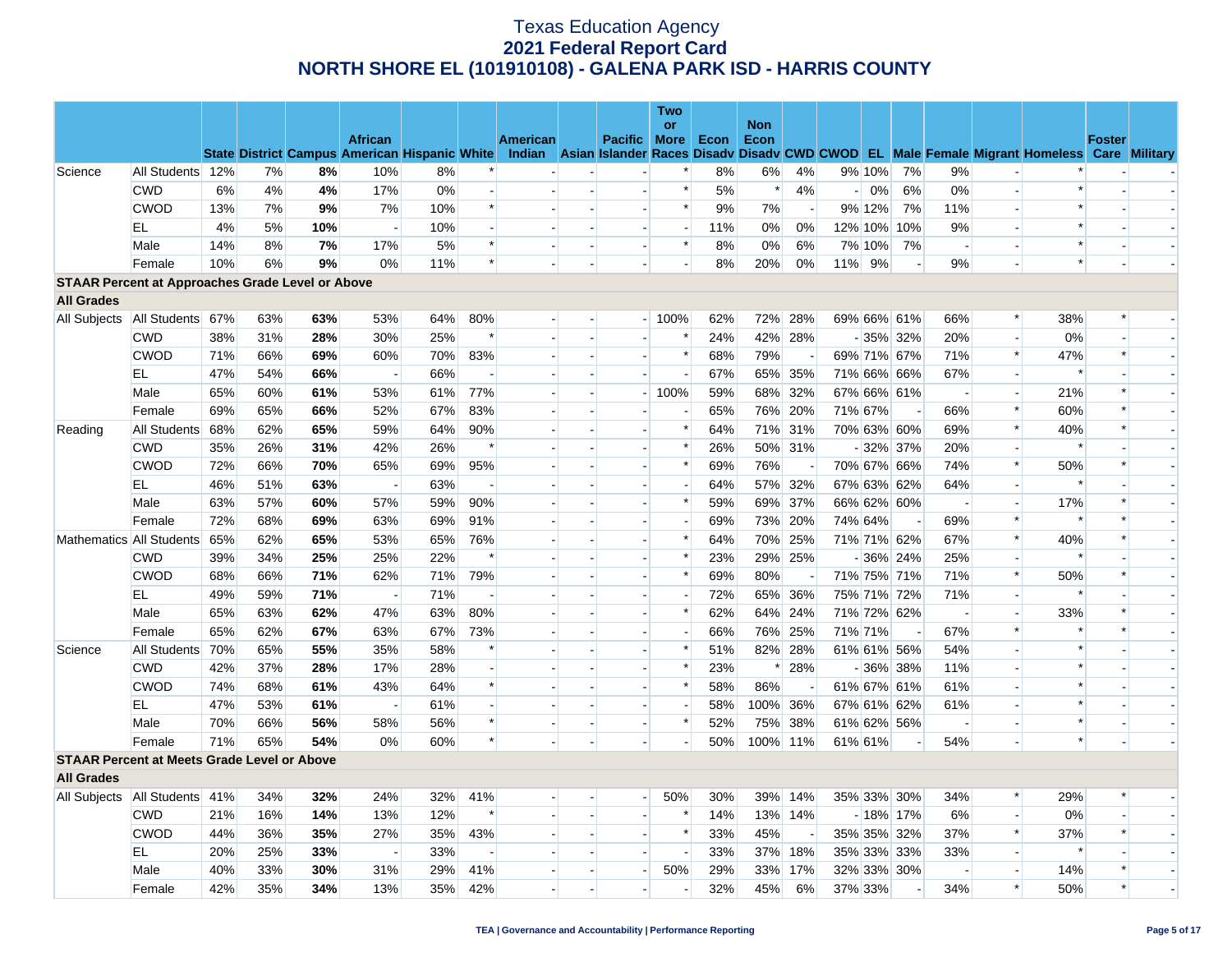|                   |                                             |     |     |     |                          |                                                      |                          |                 |                          |                          | <b>Two</b>               |      |                    |                          |                |         |             |                          |                          |                                                                                                  |               |                          |
|-------------------|---------------------------------------------|-----|-----|-----|--------------------------|------------------------------------------------------|--------------------------|-----------------|--------------------------|--------------------------|--------------------------|------|--------------------|--------------------------|----------------|---------|-------------|--------------------------|--------------------------|--------------------------------------------------------------------------------------------------|---------------|--------------------------|
|                   |                                             |     |     |     | <b>African</b>           |                                                      |                          | <b>American</b> |                          | Pacific More             | <b>or</b>                | Econ | <b>Non</b><br>Econ |                          |                |         |             |                          |                          |                                                                                                  | <b>Foster</b> |                          |
|                   |                                             |     |     |     |                          | <b>State District Campus American Hispanic White</b> |                          |                 |                          |                          |                          |      |                    |                          |                |         |             |                          |                          | Indian Asian Islander Races Disady Disady CWD CWOD EL Male Female Migrant Homeless Care Military |               |                          |
| Reading           | All Students 44%                            |     | 35% | 34% | 33%                      | 34%                                                  | 43%                      |                 |                          |                          |                          | 34%  | 35%                | 10%                      |                |         | 38% 33% 29% | 39%                      |                          | 40%                                                                                              |               |                          |
|                   | <b>CWD</b>                                  | 20% | 15% | 10% | 17%                      | 9%                                                   | $\ast$                   |                 |                          | $\blacksquare$           | $\ast$                   | 11%  |                    | 7% 10%                   |                |         | $-14\%$ 10% | 10%                      |                          | $\ast$                                                                                           |               |                          |
|                   | <b>CWOD</b>                                 | 47% | 37% | 38% | 38%                      | 37%                                                  | 47%                      |                 |                          |                          | $\ast$                   | 37%  | 42%                |                          |                |         | 38% 36% 34% | 42%                      | $\ast$                   | 50%                                                                                              | $\ast$        |                          |
|                   | EL                                          | 20% | 23% | 33% | $\overline{a}$           | 33%                                                  | $\overline{\phantom{a}}$ |                 |                          | $\overline{a}$           | $\overline{a}$           | 35%  | 22%                | 14%                      |                |         | 36% 33% 31% | 36%                      | $\overline{a}$           | $\ast$                                                                                           |               |                          |
|                   | Male                                        | 40% | 31% | 29% | 37%                      | 27%                                                  | 40%                      |                 |                          | $\blacksquare$           | $\ast$                   | 30%  | 28%                | 10%                      |                |         | 34% 31% 29% |                          | $\blacksquare$           | 17%                                                                                              |               |                          |
|                   | Female                                      | 48% | 39% | 39% | 26%                      | 40%                                                  | 45%                      |                 |                          | $\overline{a}$           | $\overline{\phantom{a}}$ | 38%  | 42%                | 10%                      |                | 42% 36% |             | 39%                      | $\ast$                   | $\ast$                                                                                           | $\ast$        |                          |
|                   | Mathematics All Students                    | 37% | 32% | 32% | 20%                      | 33%                                                  | 43%                      |                 |                          | $\overline{a}$           | $\ast$                   | 29%  | 45%                | 15%                      |                |         | 34% 35% 32% | 32%                      | $\ast$                   | 20%                                                                                              | $\ast$        |                          |
|                   | <b>CWD</b>                                  | 21% | 16% | 15% | 8%                       | 13%                                                  | $\ast$                   |                 |                          |                          | $\ast$                   | 15%  |                    | 14% 15%                  |                |         | $-23\%$ 20% | 5%                       |                          | $\ast$                                                                                           |               |                          |
|                   | <b>CWOD</b>                                 | 39% | 34% | 34% | 24%                      | 35%                                                  | 42%                      |                 |                          | $\sim$                   | $\ast$                   | 31%  | 53%                |                          |                |         | 34% 37% 34% | 35%                      | $\ast$                   | 25%                                                                                              | $\ast$        | $\overline{\phantom{a}}$ |
|                   | EL.                                         | 20% | 28% | 35% |                          | 35%                                                  | $\overline{\phantom{a}}$ |                 |                          | $\overline{\phantom{a}}$ | $\blacksquare$           | 33%  |                    | 52% 23%                  |                |         | 37% 35% 36% | 35%                      |                          | $\ast$                                                                                           |               |                          |
|                   | Male                                        | 37% | 33% | 32% | 30%                      | 31%                                                  | 50%                      |                 |                          | $\overline{a}$           | $\ast$                   | 30%  | 42%                | 20%                      |                |         | 34% 36% 32% | $\sim$                   | $\overline{a}$           | 17%                                                                                              | $\ast$        |                          |
|                   | Female                                      | 36% | 31% | 32% | 5%                       | 34%                                                  | 36%                      |                 |                          | $\blacksquare$           | $\blacksquare$           | 29%  | 48%                | 5%                       | 35% 35%        |         |             | 32%                      | $\ast$                   |                                                                                                  |               |                          |
| Science           | All Students                                | 43% | 35% | 23% | 10%                      | 25%                                                  | $\ast$                   |                 |                          |                          | $\ast$                   | 22%  | 29%                | 20%                      |                |         | 24% 24% 25% | 22%                      |                          | $\ast$                                                                                           |               |                          |
|                   | <b>CWD</b>                                  | 22% | 19% | 20% | 17%                      | 17%                                                  | $\sim$                   |                 |                          | $\overline{\phantom{a}}$ | $\ast$                   | 18%  | ∗                  | 20%                      |                |         | $-18\%$ 31% | 0%                       | $\overline{a}$           | $\ast$                                                                                           |               |                          |
|                   | <b>CWOD</b>                                 | 46% | 36% | 24% | 7%                       | 27%                                                  | $\ast$                   |                 |                          | $\overline{a}$           | $\ast$                   | 23%  | 29%                |                          |                |         | 24% 25% 23% | 25%                      |                          | $\ast$                                                                                           |               |                          |
|                   | EL                                          | 17% | 21% | 24% | $\overline{a}$           | 24%                                                  | $\overline{a}$           |                 |                          | $\overline{a}$           | $\overline{a}$           | 23%  | 40%                | 18%                      |                |         | 25% 24% 31% | 18%                      |                          | $\ast$                                                                                           |               |                          |
|                   | Male                                        | 44% | 36% | 25% | 17%                      | 26%                                                  | $\ast$                   |                 |                          | $\overline{\phantom{a}}$ | $\ast$                   | 25%  | 25%                | 31%                      |                |         | 23% 31% 25% | $\overline{\phantom{a}}$ |                          |                                                                                                  |               |                          |
|                   | Female                                      | 42% | 33% | 22% | 0%                       | 24%                                                  | $\ast$                   |                 |                          |                          |                          | 20%  | 40%                | 0%                       | 25% 18%        |         |             | 22%                      |                          | $\ast$                                                                                           |               |                          |
|                   | <b>STAAR Percent at Masters Grade Level</b> |     |     |     |                          |                                                      |                          |                 |                          |                          |                          |      |                    |                          |                |         |             |                          |                          |                                                                                                  |               |                          |
| <b>All Grades</b> |                                             |     |     |     |                          |                                                      |                          |                 |                          |                          |                          |      |                    |                          |                |         |             |                          |                          |                                                                                                  |               |                          |
|                   | All Subjects   All Students   18%           |     | 12% | 13% | 14%                      | 13%                                                  | 11%                      |                 |                          | $\overline{\phantom{a}}$ | $0\%$                    | 13%  | 13%                | 1%                       |                |         | 15% 14% 11% | 16%                      | $\ast$                   | 8%                                                                                               | $\ast$        |                          |
|                   | <b>CWD</b>                                  | 7%  | 4%  | 1%  | 7%                       | $0\%$                                                | $\ast$                   |                 |                          | $\overline{\phantom{a}}$ | $\ast$                   | 2%   | 0%                 | 1%                       | $\overline{a}$ | $0\%$   | 2%          | 0%                       |                          | 0%                                                                                               |               |                          |
|                   | <b>CWOD</b>                                 | 19% | 13% | 15% | 17%                      | 15%                                                  | 12%                      |                 |                          | $\overline{a}$           | $\ast$                   | 15%  | 16%                | $\overline{\phantom{a}}$ |                |         | 15% 16% 13% | 17%                      | $\ast$                   | 11%                                                                                              | $\ast$        |                          |
|                   | EL                                          | 7%  | 9%  | 14% | $\overline{\phantom{a}}$ | 14%                                                  | $\overline{\phantom{a}}$ |                 | $\overline{\phantom{a}}$ | $\overline{\phantom{a}}$ | $\blacksquare$           | 15%  | 10%                | 0%                       |                |         | 16% 14% 14% | 15%                      | $\overline{\phantom{a}}$ | $\ast$                                                                                           |               |                          |
|                   | Male                                        | 17% | 11% | 11% | 19%                      | 10%                                                  | 9%                       |                 |                          | $\overline{\phantom{a}}$ | 0%                       | 11%  | 10%                | 2%                       |                |         | 13% 14% 11% |                          |                          | 7%                                                                                               | $\ast$        |                          |
|                   | Female                                      | 19% | 13% | 16% | 7%                       | 17%                                                  | 13%                      |                 |                          | $\overline{a}$           | $\overline{\phantom{a}}$ | 16%  | 17%                | $0\%$                    | 17% 15%        |         |             | 16%                      | $\ast$                   | 10%                                                                                              | $\ast$        |                          |
| Reading           | All Students                                | 18% | 11% | 16% | 14%                      | 16%                                                  | 14%                      |                 |                          |                          | $\ast$                   | 16%  | 16%                | $0\%$                    |                |         | 18% 17% 11% | 21%                      | $\ast$                   | 10%                                                                                              | $\ast$        |                          |
|                   | <b>CWD</b>                                  | 6%  | 3%  | 0%  | 0%                       | 0%                                                   | $\ast$                   |                 |                          |                          | $\ast$                   | 0%   | 0%                 | 0%                       | $-1$           | 0%      | 0%          | 0%                       |                          | $\ast$                                                                                           |               |                          |
|                   | <b>CWOD</b>                                 | 20% | 12% | 18% | 19%                      | 19%                                                  | 16%                      |                 |                          | $\blacksquare$           | $\ast$                   | 18%  | 20%                |                          |                |         | 18% 19% 13% | 23%                      | $\ast$                   | 13%                                                                                              | $\ast$        |                          |
|                   | EL.                                         | 7%  | 8%  | 17% |                          | 17%                                                  |                          |                 |                          |                          | $\overline{\phantom{a}}$ | 17%  | 13%                | $0\%$                    |                |         | 19% 17% 14% | 20%                      |                          | $\ast$                                                                                           |               |                          |
|                   | Male                                        | 16% | 9%  | 11% | 17%                      | 10%                                                  | 10%                      |                 |                          | $\blacksquare$           | $\ast$                   | 11%  | 11%                | 0%                       |                |         | 13% 14% 11% | $\sim$                   |                          | 0%                                                                                               | $\ast$        | $\overline{\phantom{a}}$ |
|                   | Female                                      | 21% | 13% | 21% | 11%                      | 22%                                                  | 18%                      |                 |                          |                          |                          | 21%  | 21%                | 0%                       | 23% 20%        |         |             | 21%                      | $\ast$                   | $\ast$                                                                                           | $\ast$        |                          |
|                   | Mathematics All Students                    | 17% | 13% | 13% | 16%                      | 12%                                                  | 10%                      |                 |                          |                          | $\ast$                   | 13%  | 12%                | 2%                       |                |         | 14% 13% 13% | 12%                      | $\ast$                   | 10%                                                                                              | $\ast$        |                          |
|                   | <b>CWD</b>                                  | 8%  | 4%  | 2%  | 8%                       | $0\%$                                                | $\ast$                   |                 |                          | $\overline{\phantom{a}}$ | $\ast$                   | 2%   | 0%                 | 2%                       | $\overline{a}$ | $0\%$   | 2%          | 0%                       | $\overline{\phantom{a}}$ | $\ast$                                                                                           |               |                          |
|                   | <b>CWOD</b>                                 | 18% | 14% | 14% | 19%                      | 14%                                                  | 11%                      |                 |                          |                          | $\ast$                   | 14%  | 15%                |                          |                |         | 14% 15% 15% | 13%                      | $\ast$                   | 13%                                                                                              | $\ast$        |                          |
|                   | EL                                          | 8%  | 12% | 13% | $\overline{\phantom{a}}$ | 13%                                                  | $\overline{\phantom{a}}$ |                 |                          | $\overline{a}$           | $\overline{a}$           | 14%  | 9%                 | $0\%$                    |                |         | 15% 13% 15% | 12%                      |                          | $\ast$                                                                                           |               |                          |
|                   | Male                                        | 18% | 14% | 13% | 23%                      | 11%                                                  | 10%                      |                 |                          |                          | *                        | 13%  | 11%                | 2%                       |                |         | 15% 15% 13% |                          |                          | 17%                                                                                              | $\ast$        |                          |
|                   | Female                                      | 16% | 13% | 12% | 5%                       | 13%                                                  | 9%                       |                 |                          |                          |                          | 12%  | 12%                | 0%                       | 13% 12%        |         |             | 12%                      | $\ast$                   | $\ast$                                                                                           | $\ast$        |                          |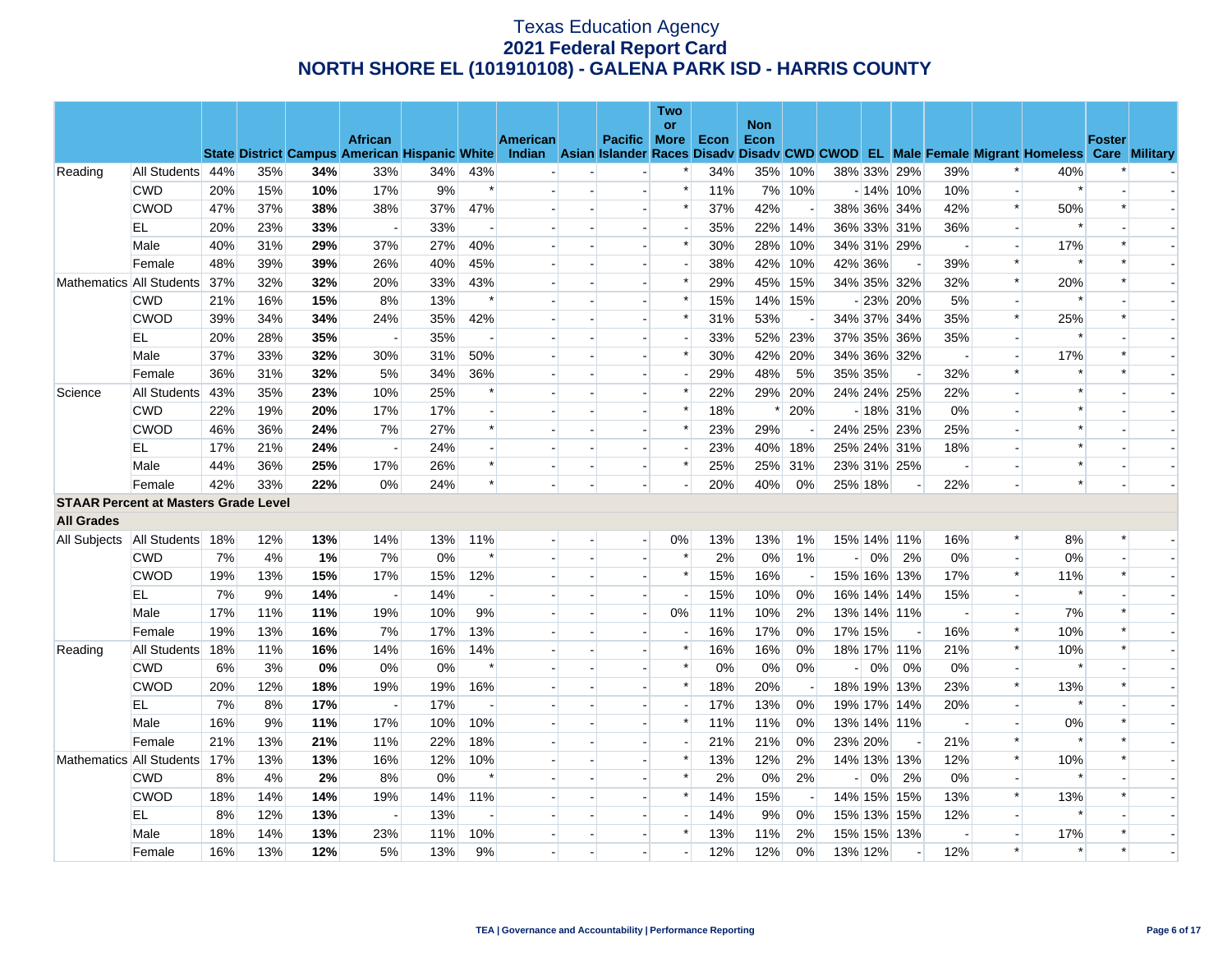|         |              |     |     |     | <b>African</b> | State District Campus American Hispanic White | <b>American</b> | <b>Pacific More</b> | <b>Two</b><br>or | Econ | <b>Non</b><br>Econ |    |     |             |    |     | Indian Asian Islander Races Disady Disady CWD CWOD EL Male Female Migrant Homeless Care Military | <b>Foster</b> |  |
|---------|--------------|-----|-----|-----|----------------|-----------------------------------------------|-----------------|---------------------|------------------|------|--------------------|----|-----|-------------|----|-----|--------------------------------------------------------------------------------------------------|---------------|--|
| Science | All Students | 19% | 12% | 8%  | $10\%$         | 8%                                            |                 |                     |                  | 8%   | 6%                 | 4% |     | 9% 10%      | 7% | 9%  |                                                                                                  |               |  |
|         | <b>CWD</b>   | 8%  | 3%  | 4%  | 17%            | $0\%$                                         |                 |                     |                  | 5%   |                    | 4% |     | $0\%$       | 6% | 0%  |                                                                                                  |               |  |
|         | <b>CWOD</b>  | 20% | 13% | 9%  | 7%             | 10%                                           |                 |                     |                  | 9%   | 7%                 |    |     | 9% 12%      | 7% | 11% |                                                                                                  |               |  |
|         | EL           | 4%  | 5%  | 10% |                | 10%                                           |                 |                     |                  | 11%  | 0%                 | 0% |     | 12% 10% 10% |    | 9%  |                                                                                                  |               |  |
|         | Male         | 20% | 12% | 7%  | 17%            | 5%                                            |                 |                     |                  | 8%   | 0%                 | 6% |     | 7% 10%      | 7% |     |                                                                                                  |               |  |
|         | Female       | 18% | 12% | 9%  | 0%             | 11%                                           |                 |                     |                  | 8%   | 20%                | 0% | 11% | 9%          |    | 9%  |                                                                                                  |               |  |

- Indicates there are no students in the group.

\* Indicates results are masked due to small numbers to protect student confidentiality.

### **Part (iii): Academic Growth and Graduation Rate**

#### **Part (iii)(I): Academic Growth**

This section provides information on students' academic growth for mathematics and reading/ELA for public elementary schools and secondary schools which don't have a graduation rate, for the 2020-21 school year. These results include all students tested, regardless of whether they were in the accountability subset. (CWD: children with disability; CWOD: children without disability; EL: English learner)

 *USDE waived reporting requirements in Section 1111(h)(1)(C)(iii)(I) (other academic indicator results for schools that are not high schools) for the 2020-21 school year.* 

#### **Part (iii)(II): Graduation Rate**

This section provides information on high school graduation rates for the class of 2020.

## **There is no data for this campus.**

### **Part (iv): English Language Proficiency**

This section provides information on the number and percentage of English learners achieving English language proficiency based on the 2021 Texas English Language Proficiency Assessment System (TELPAS) data. (EL: English learner)

| <b>Total</b> | <b>EL in Proficiency</b> | <b>Rate of</b> |
|--------------|--------------------------|----------------|
| <b>Class</b> | of EL                    | Proficiency    |
| 446          | 38                       |                |

- Indicates there are no students in the group.
- \* Indicates results are masked due to small numbers to protect student confidentiality.
- $\diamond$  Indicates data reporting does not meet for Minimum Size.